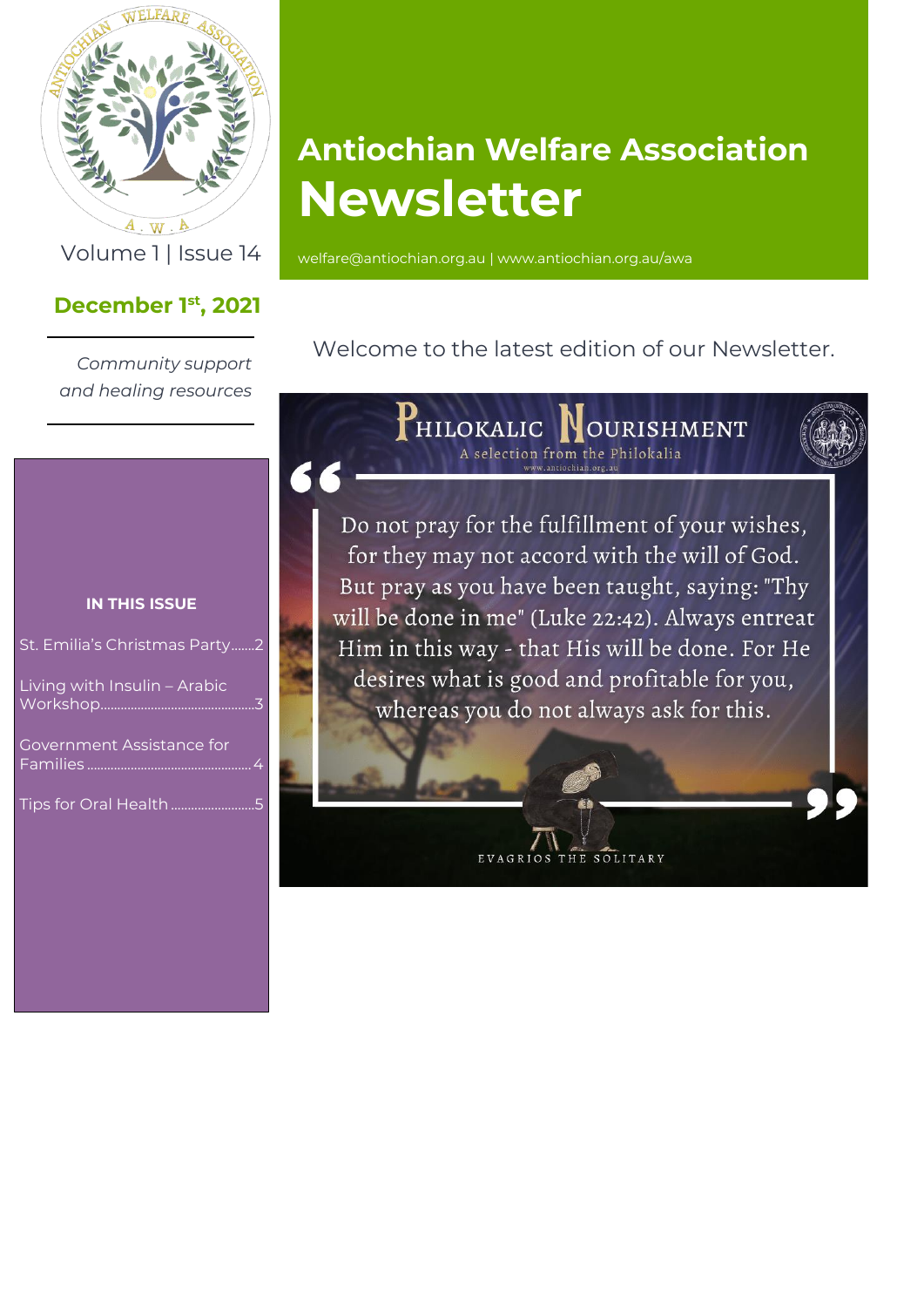## **ST. EMILIA'S CHRISTMAS PARTY**

<span id="page-1-0"></span>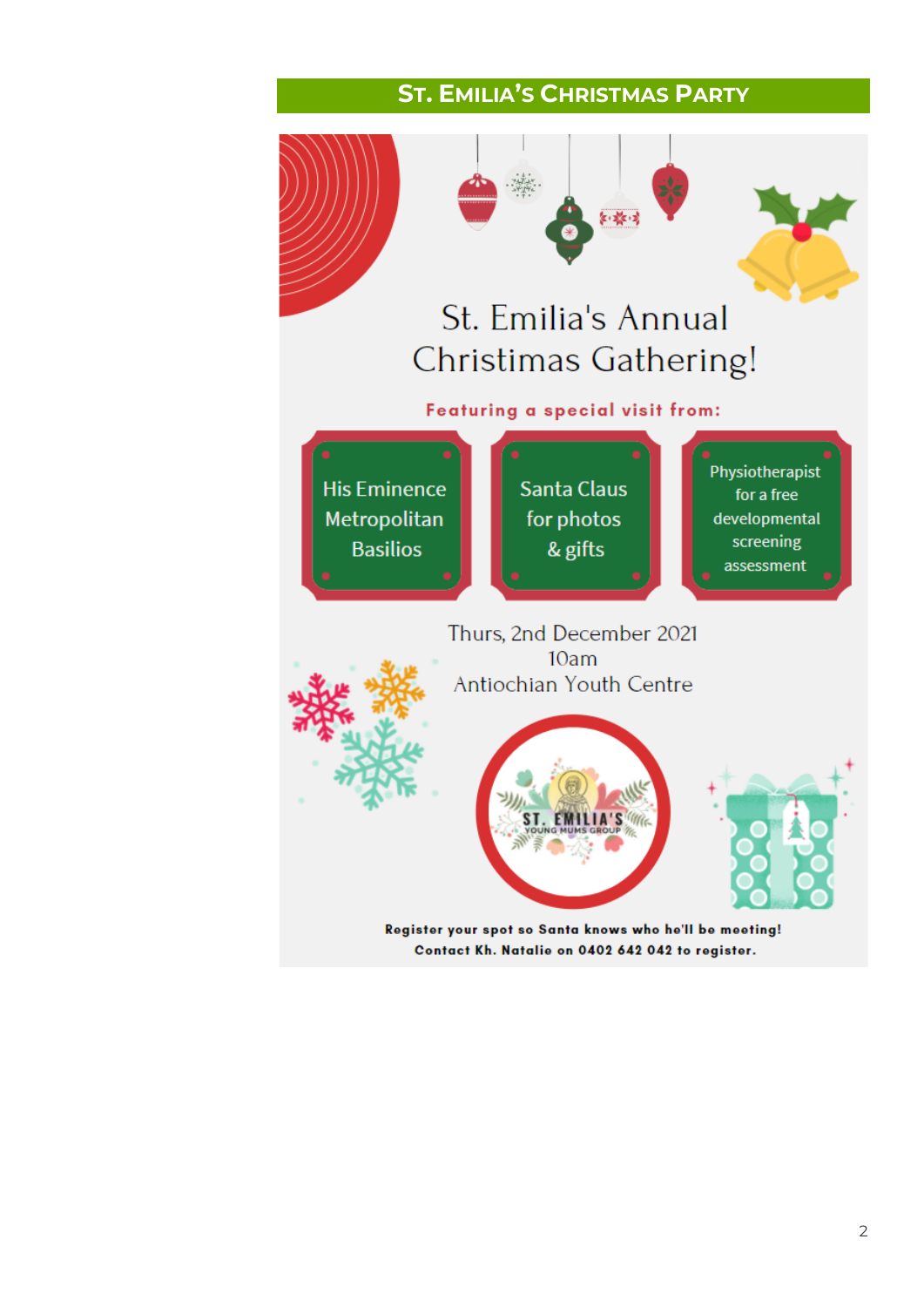### <span id="page-2-0"></span>**LIVING WITH INSULIN - ARABIC WORKSHOP**



Diabetes NSW & ACT is hosting a FREE face-to-face workshop in Arabic on Living with Insulin. The details for the workshop can be found in the flyers below. Registrations are essential. Register here.



**NDSS Helpline 1800 637 700** 



NDSS Helpline 1800 637 700

### You're invited to join us for FREE diabetes education in Bass Hill



#### LIVING WITH INSULIN **ARABIC**

Thursday 2 December 2021 9:30am until 12:30pm **FREE for NDSS registrants** Location: **Rydges Rankstown** 874 Hume Highway, Bass Hill

For people living with: type 1 and insulin-requiring type 2 diabetes This session will be delivered in Arabic.

If you are new to insulin or have been on insulin for a while and would like a in you are new to instant or nave been on inisting with Insulin program provides<br>practical information presented by our Diabetes NSW & ACT health professionals.

You will learn about:

- Correct injection techniques
- · Products and supplies
- · Blood glucose monitoring and hypo/hyperglycaemia
- · Sharps disposal
- Travelling with insulin and supplies • Diet and insulin
- Bookings are essential as spaces are very limited. To register call the NDSS Helpline on 1800 637 700 or book online now at events ndss.com.au PLEASE HAVE YOUR NDSS CARD READY WHEN BOOKING.



# أنت مدعو للانضمام إلينا للتثقيف المجاني حول مرض السكري في باس هيل Bass Hill



- مراقبة نسبة الجلوكوز في الدم وانخفاض / ارتفاع السكر في الدم
- التخلص من الأدوات الحادة
	- -

الحجوزات ضرورية حيث أن الأماكن محدودة للغاية. للتسجيل اتصل على خط المساعدة لـ NDSS على الرقم 700 637 1800 events.ndss.com.au أو احجز إلكترونيًا الآن على الرابط يرجى تجهيز بطاقة <mark>VDSS</mark>

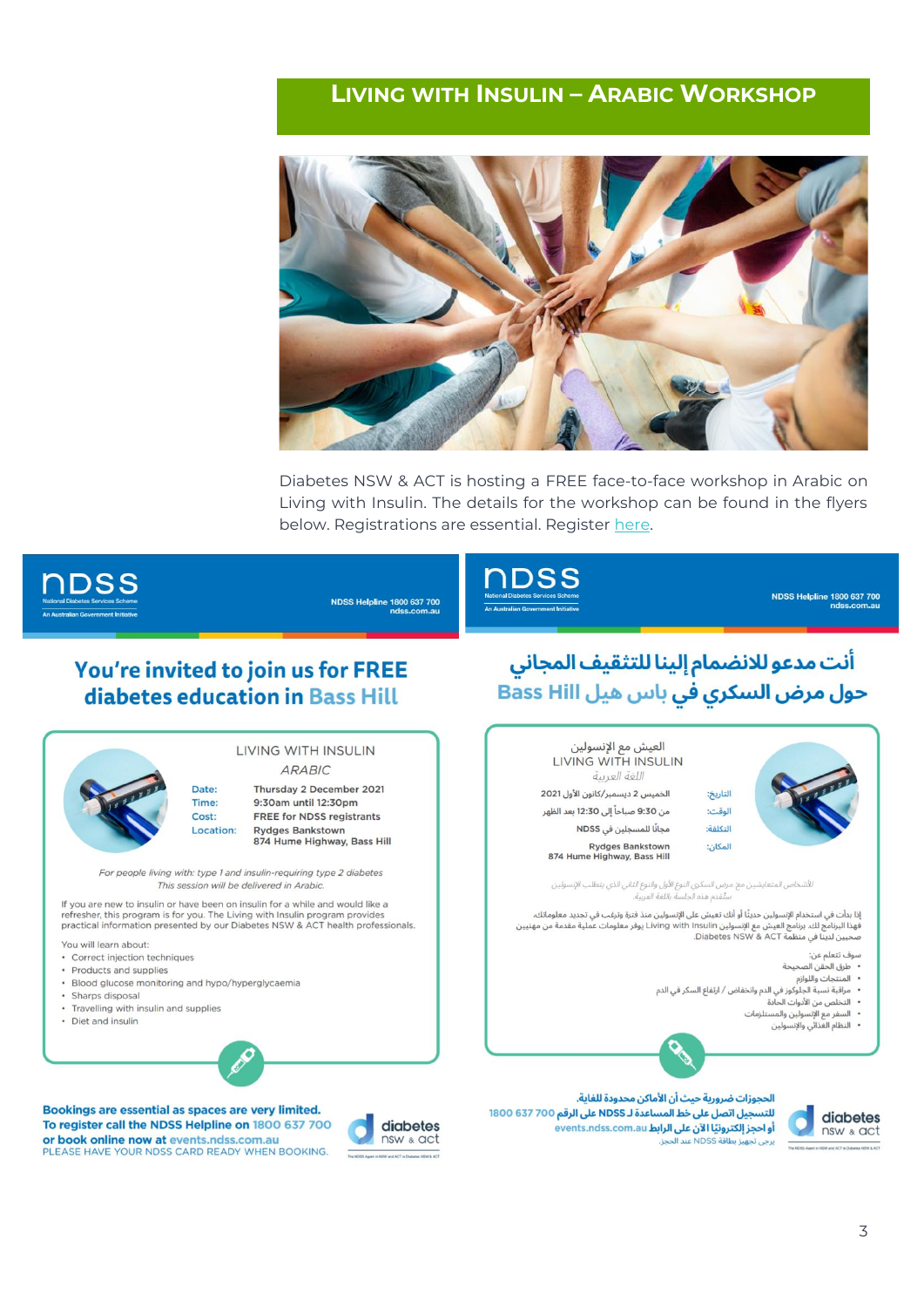## **GOVERNMENT ASSISTANCE FOR FAMILIES**

<span id="page-3-0"></span>

2021 has been a challenging year, placing financial stress on some families. The NSW Government is continuing to offer a range of vouchers for families to help ease the financial pressure and encourage access to various activities. Click on the links below for more information:

- [\\$100 Active Kids voucher](https://www.service.nsw.gov.au/transaction/apply-active-kids-voucher) for children 5-18 years
- [\\$100 Creative Kids voucher](https://www.service.nsw.gov.au/transaction/apply-creative-kids-voucher) for children 5-18 years
- [First Lap Swim voucher](https://www.service.nsw.gov.au/first-lap-swim-voucher) for children 3-6 years
- [\\$50 x 2 Dine](https://www.service.nsw.gov.au/transaction/apply-dine-discover-nsw-vouchers) vouchers
- [\\$50 x 2 Discover vouchers](https://www.service.nsw.gov.au/transaction/apply-dine-discover-nsw-vouchers)
- [Energy Accounts Payment Assistance \(EAPA\) voucher](https://www.service.nsw.gov.au/transaction/energy-accounts-payment-assistance-eapa-scheme)